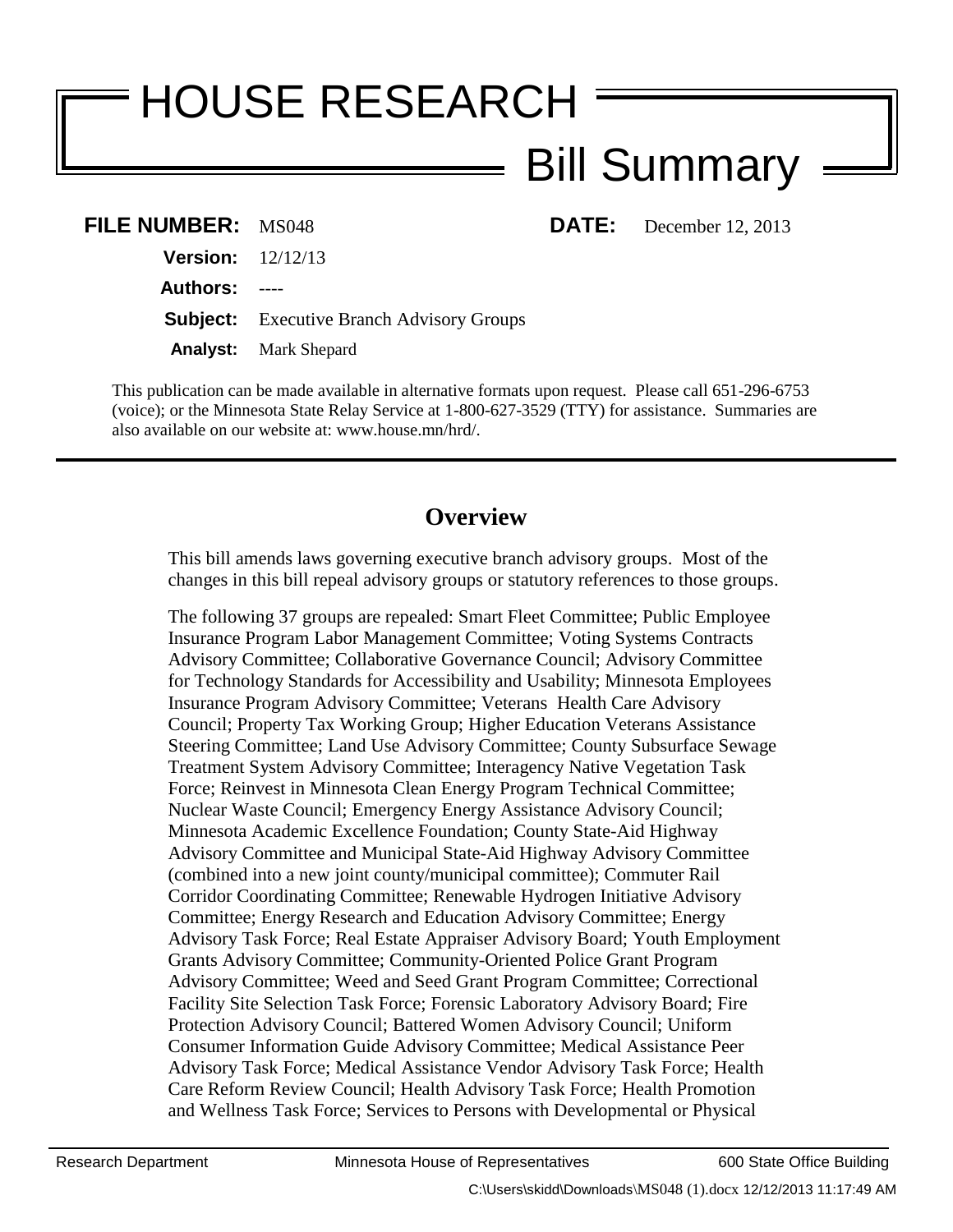Disabilities Task Force; Steering Committee on Performance and Reform Outcomes.

Advisory groups not included in this bill generally will continue in existence under the current laws, some of which provide expiration dates specific to an advisory group. This bill repeals Minnesota Statutes, section 15.059, subdivision 5 which provided that some executive branch advisory groups expired on June 30, 2009.

#### **Article 1**

## **State Government**

- **1 SmartFleet Committee (§ 16C.137, subdivision 2).** Strikes references to a SmartFleet Committee.
- **2 PEIP Labor/Management Committee (§ 43A.316, subdivision 2).** Strikes definition of the Public Employees Insurance Program labor management committee, because this committee is repealed later in this article.
- **3 PEIP Labor/Management Committee (§ 43A.316, subdivision 3).** Strikes reference to the Public Employees Insurance Program labor management committee, because this committee is repealed later in this article.
- **4 PEIP Labor/Management Committee (§ 43A.316, subdivision 6).** Strikes reference to the Public Employees Insurance Program labor management committee, because this committee is repealed later in this article.
- **5 Voting Systems Contract Advisory Committee (§ 206.805).** Strikes requirement that the Secretary of State appoint an advisory committee to evaluate vendors' proposals for voting systems contracts.

#### **6 Repealer.**

- § 6.81: Collaborative Governance Council
- § 15.059, subdivisions 5 and 5b: June 30, 2009 expiration date for some executive branch advisory groups
- § 16E.0475: Advisory Committee for Technology Standards for Accessibility and Usability
- § 43A.316, subdivision 4: Public Employees Insurance Program Labor Management Committee
- § 43A.317, subdivision 4: Minnesota Employees Insurance Program Advisory Committee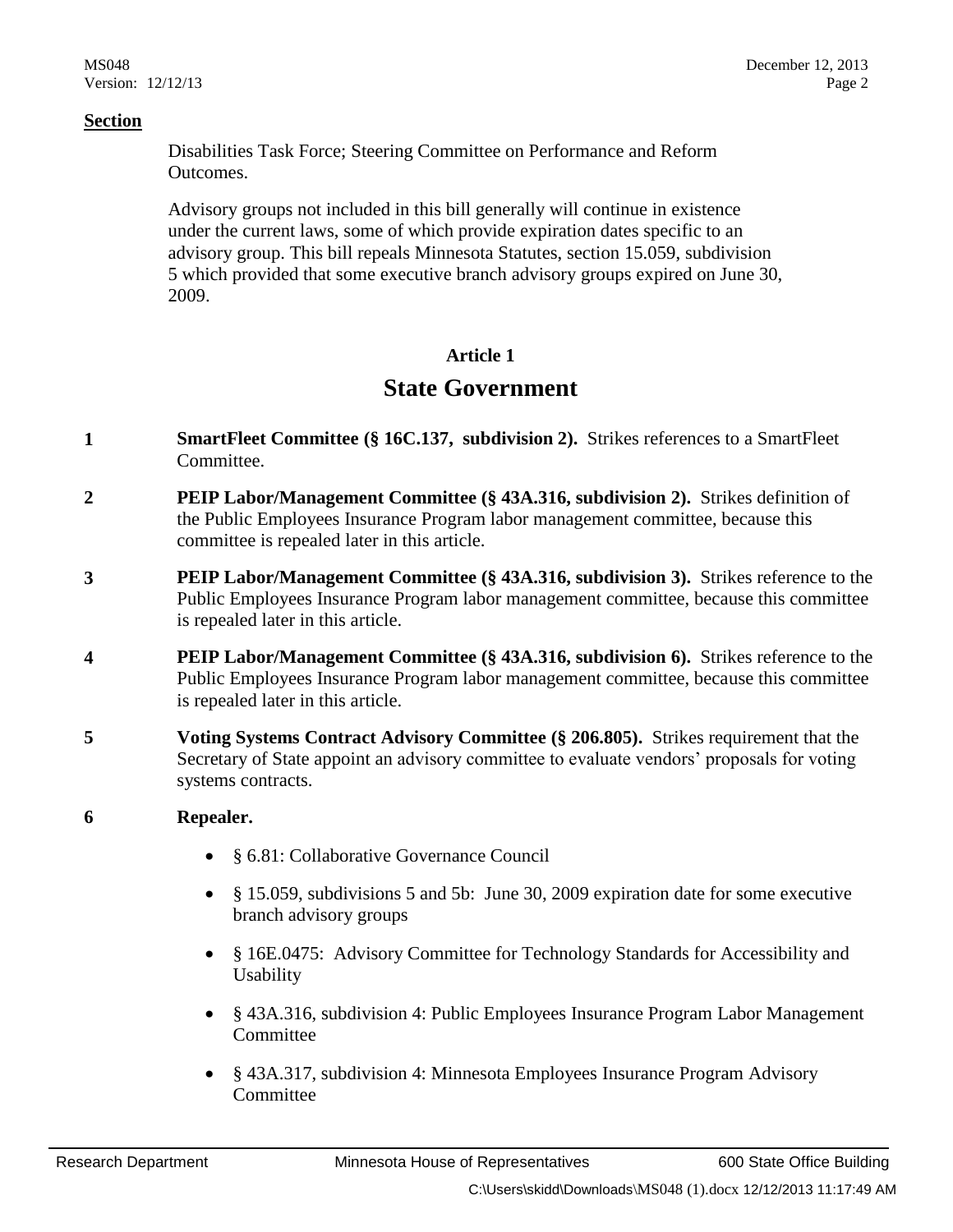- § 196.30: Veterans Health Care Advisory Council
- § 270C.991, subdivision 4: Property Tax Working Group
- § 197.585, subdivisions 2 and 4: Higher Education Veterans Assistance Steering Committee

#### **Article 2**

## **Environment, Natural Resources, and Agriculture**

- **1 Land Use Advisory Committee (§ 92.35).** Strikes language authorizing land use advisory committees within the Department of Natural Resources.
- **2 RIM Clean Energy Program Technical Committee (§ 103F.518, subdivision 1).** Strikes reference to the Reinvest in Minnesota Clean Energy Program Technical Committee, because this committee is repealed later in this article.
- **3 County Subsurface Sewage Treatment System Advisory Committee (§ 115.55, subdivision 12).** Strikes requirement for the Pollution Control Agency to form a County Subsurface Sewage Treatment System Advisory Committee.

#### **4 Repealer:**

- § 84.964: Interagency Native Vegetation Task Force
- § 103F.518, subdivision 11: Reinvest in Minnesota Clean Energy Program Technical Committee
- § 116C.711: Nuclear Waste Council
- § 216C.265, subdivision 4: Emergency Energy Assistance Advisory Council

#### **Article 3**

## **Education**

**1 Student Advisory Council (§ 136A.031, subdivision 3).** Changes terminology used in the law governing the Student Advisory Council. Provides for a student, rather than the president of the Private College Council, to serve as a member.

#### **2 Repealer.**

§ 124D.94: Minnesota Academic Excellence Foundation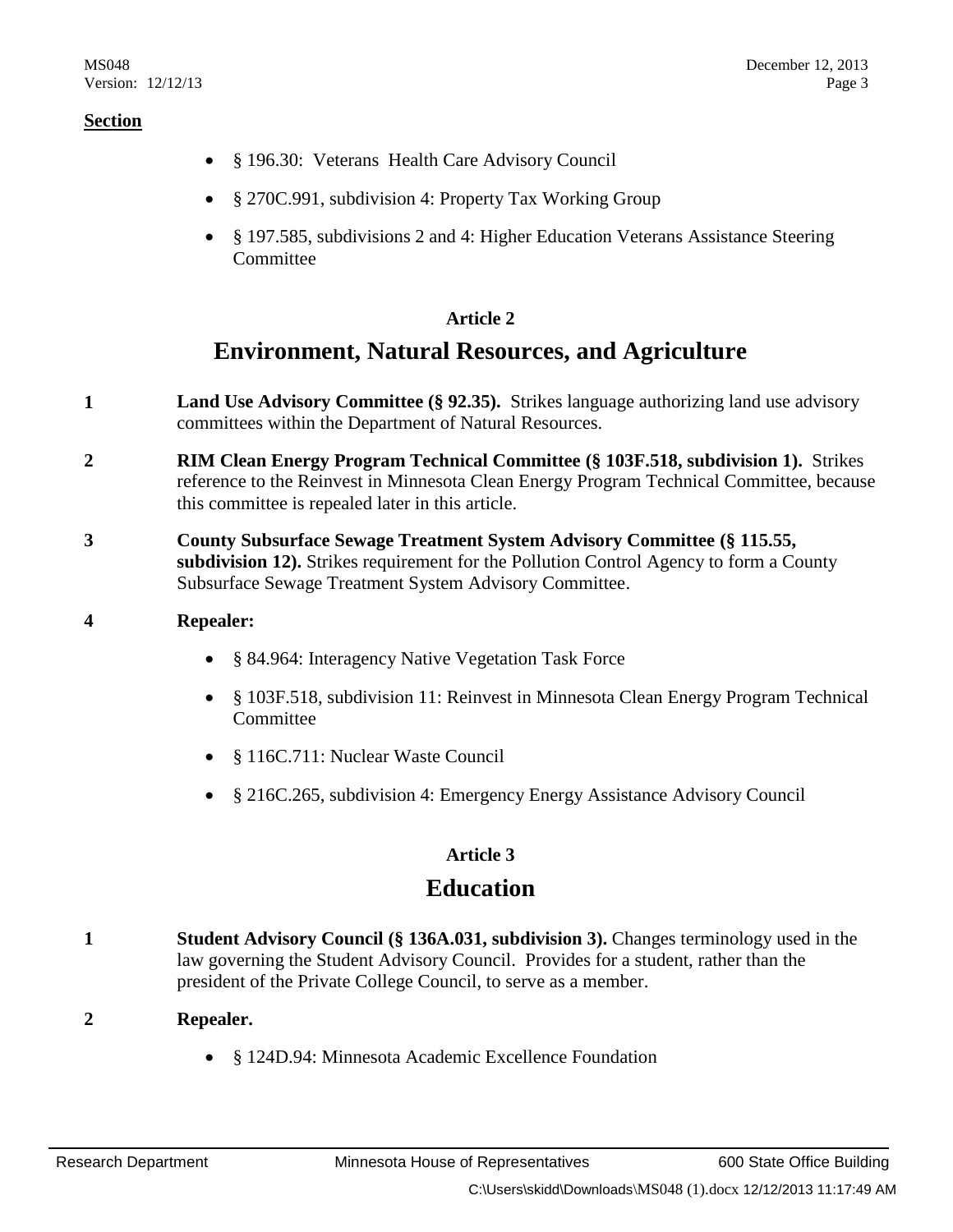#### **Article 4**

## **Transportation**

**1 County and Municipal State-Aid Advisory Committee (§ 162.152).** Creates a new advisory committee to advise MnDOT on rules governing the county and municipal state-aid highway systems. This new committee is a combination of two existing groups (one county, one municipal), which are repealed later in this article.

#### **2 Repealer.**

- § 162.02, subdivisions 2 and 3: County State-Aid Highway Advisory Committee
- § 162.09, subdivisions 2 and 3: Municipal State-Aid Highway Advisory Committee
- § 174.86, subdivision 5: Commuter Rail Corridor Coordinating Committee

#### **Article 5**

# **Commerce and Economic Development**

- **1 Renewable Hydrogen Initiative Advisory Committee (§ 216B.813, subdivision 2).** Strikes requirement for the Commissioner of Commerce to assemble a Renewable Hydrogen Initiative Advisory Committee.
- **2 Energy Research and Education Advisory Committee (§ 216B.815).** Strikes requirement for an Energy Research and Education Advisory Committee.
- **3 Energy Advisory Task Force (§ 216C.02, subdivision 1).** Strikes requirement for Commissioner of Commerce to appoint an Energy Advisory Task Force.

#### **4 Repealer.**

- §§ 82B.021, subdivision 10 and 82B.05: Real Estate Appraiser Advisory Board
- §§ 116L.361, subdivision 2 and 116L.363: Youth Employment Grants Advisory **Committee**

#### **Article 6**

# **Public Safety**

**1 Community-Oriented Police Grant Program Committee (§ 299A.62, subdivision 2).** Strikes requirement for an advisory committee to advise the Commissioner of Public Safety on distribution of grants under the Community-Oriented Police Grant Program.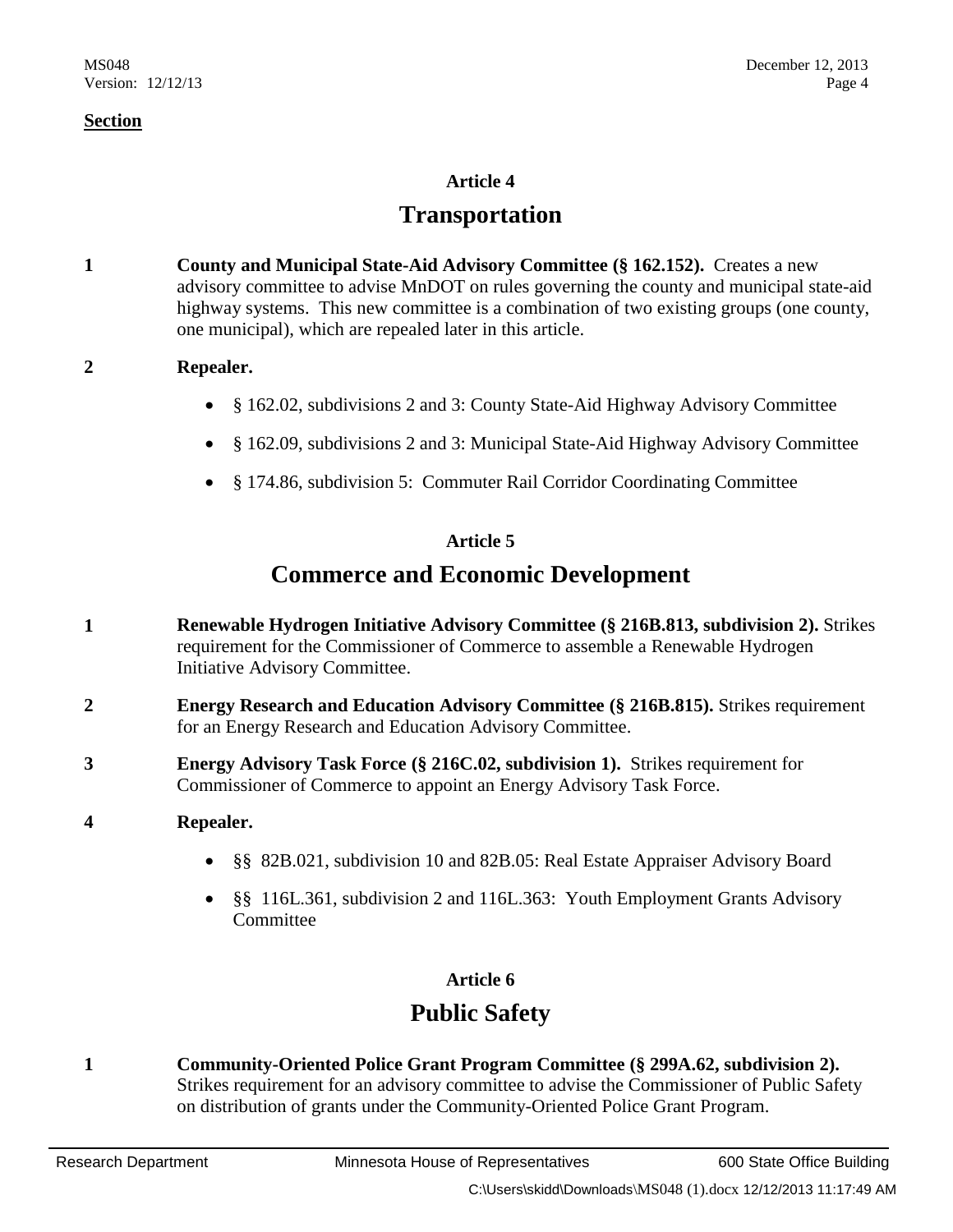- **2 Weed and Seed Grant Program Committee (§ 299A.63, subdivision 2).** Strikes requirement for an advisory committee to advise the Commissioner of Public Safety on distribution of grants under the Weed and Seed Grant Program.
- **3 Cross reference.** Strikes reference to the Battered Women Advisory Council, which is repealed later in this article.
- **4 Cross reference.** Strikes duties of the Battered Women Advisory Council, which is repealed later in this article.
- **5 Cross reference.** Strikes duties of the Battered Women Advisory Council, which is repealed later in this article.
- **6 Cross reference.** Strikes reference to the Battered Women Advisory Council, which is repealed later in this article.
- **7 Clarification of continued existence.** Clarifies that the following groups did not expire on June 30, 2009, and that actions taken and public funds spent are valid:
	- Automobile Theft Prevention Advisory Board;
	- Fire Service Advisory Committee

It is possible, although not completely clear, that these groups may have expired on June 30, 2009 under a general advisory group expiration provision contained in Minnesota Statutes, section 15.059, subdivision 5. The laws creating these groups did not specify an expiration date, and the groups may not have been aware of the potential application of section 15.059.

#### **8 Repealer.**

- § 243.93: Correctional Facility Site Selection Task Force
- § 299C.156: Forensic Laboratory Advisory Board
- § 299M.02: Fire Protection Advisory Council
- § 611A.34: Battered Women Advisory Council

#### **Article 7**

# **Health and Human Services**

- **1 Water Supply Systems and Wastewater Treatment Facilities Advisory Council (§ 115.741).** Provides that the Water Supply Systems and Wastewater Treatment Facilities Advisory Council expires June 30, 2019.
- **2 Laboratory Assessor Selection Committee (§ 144.98, subdivision 10):** Provides that the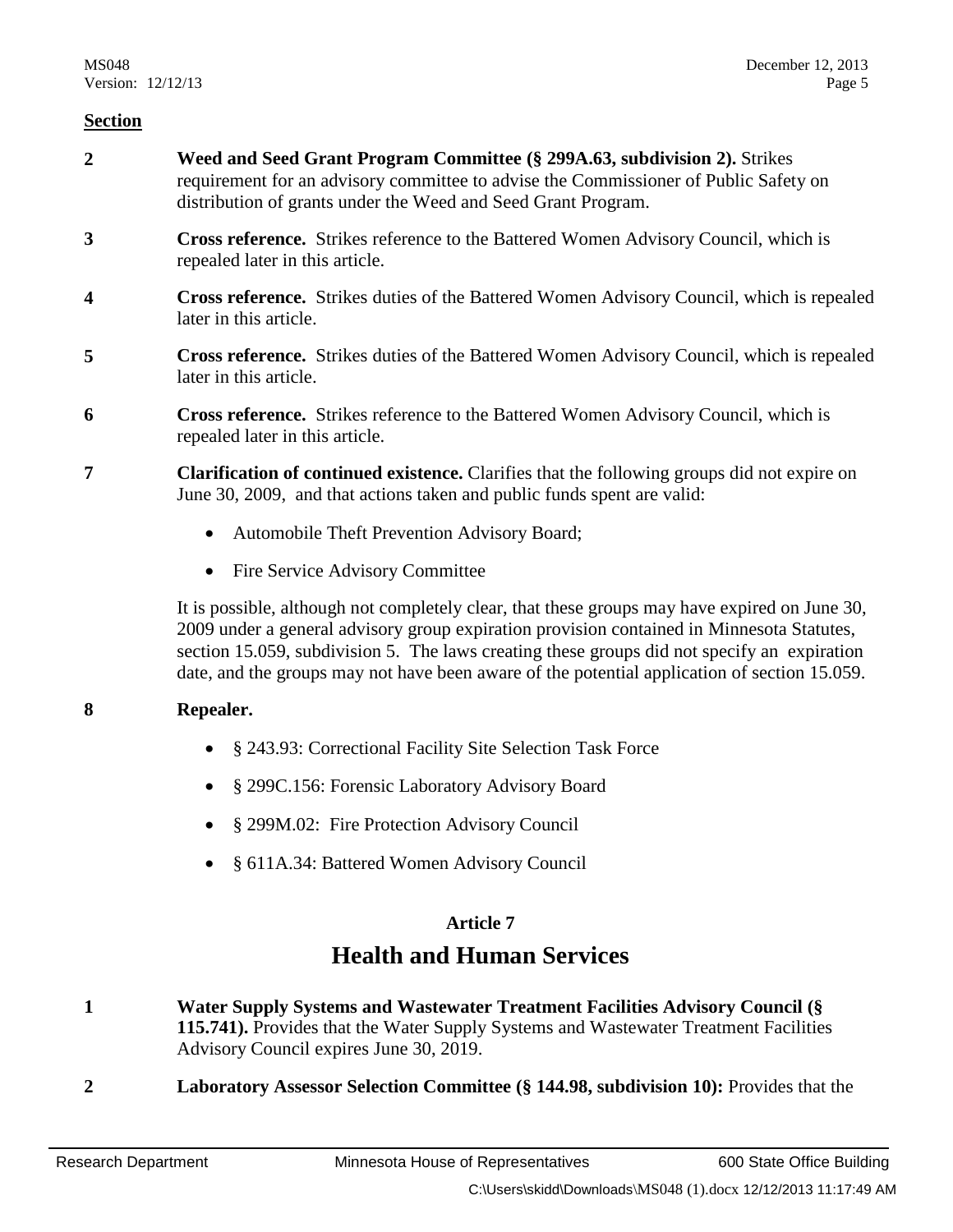Laboratory Assessor Selection Committee expires June 30, 2018.

- **3 Uniform Consumer Information Guide Advisory Committee (§ 144G.06).** Strikes requirement for the Commissioner of Health to establish a Uniform Consumer Information Guide Advisory Committee.
- **4 Services to Persons with Developmental or Physical Disabilities Task Force.** Strikes references to the Services to Persons with Developmental or Physical Disabilities Task Force, which is repealed later in this article.
- **5 Medical Assistance Peer Advisory Task Force (§ 256B.064, subdivision 1a):** Strikes reference to a Medical Assistance Peer Advisory Task Force.
- **6 Medical Assistance Vendor Advisory Task Force (§ 256B.27, subdivision 3):** Strikes authority of the Commissioner of Human Services to appoint a Medical Assistance Vendor Advisory Task Force.
- **7 Clarification of continued existence.** Clarifies that the following groups did not expire on June 30, 2009, and that actions taken and public funds spent are valid:
	- Medical Assistance Drug Formulary Advisory Committee
	- Environmental Health Tracking and Biomonitoring Advisory Panel
	- Water Supply System and Wastewater Treatment Facilities Advisory Council
	- Prescription Electronic Reporting Advisory Committee

It is possible, although not completely clear, that these groups may have expired on June 30, 2009 under a general advisory group expiration provision contained in Minnesota Statutes, section 15.059, subdivision 5. The laws creating these groups did not specify an expiration date, and the groups may not have been aware of the potential application of section 15.059.

#### **8 Repealer.**

- § 62U.09: Health Care Reform Review Council
- § 144.011, subdivision 2: Health Advisory Task Force
- § 145.98, subdivisions 1 and 3: Health Promotion and Wellness Task Force
- § 252.31: Services to Persons with Developmental or Physical Disabilities Task Force
- § 402A.15: Steering Committee on Performance and Reform Outcomes